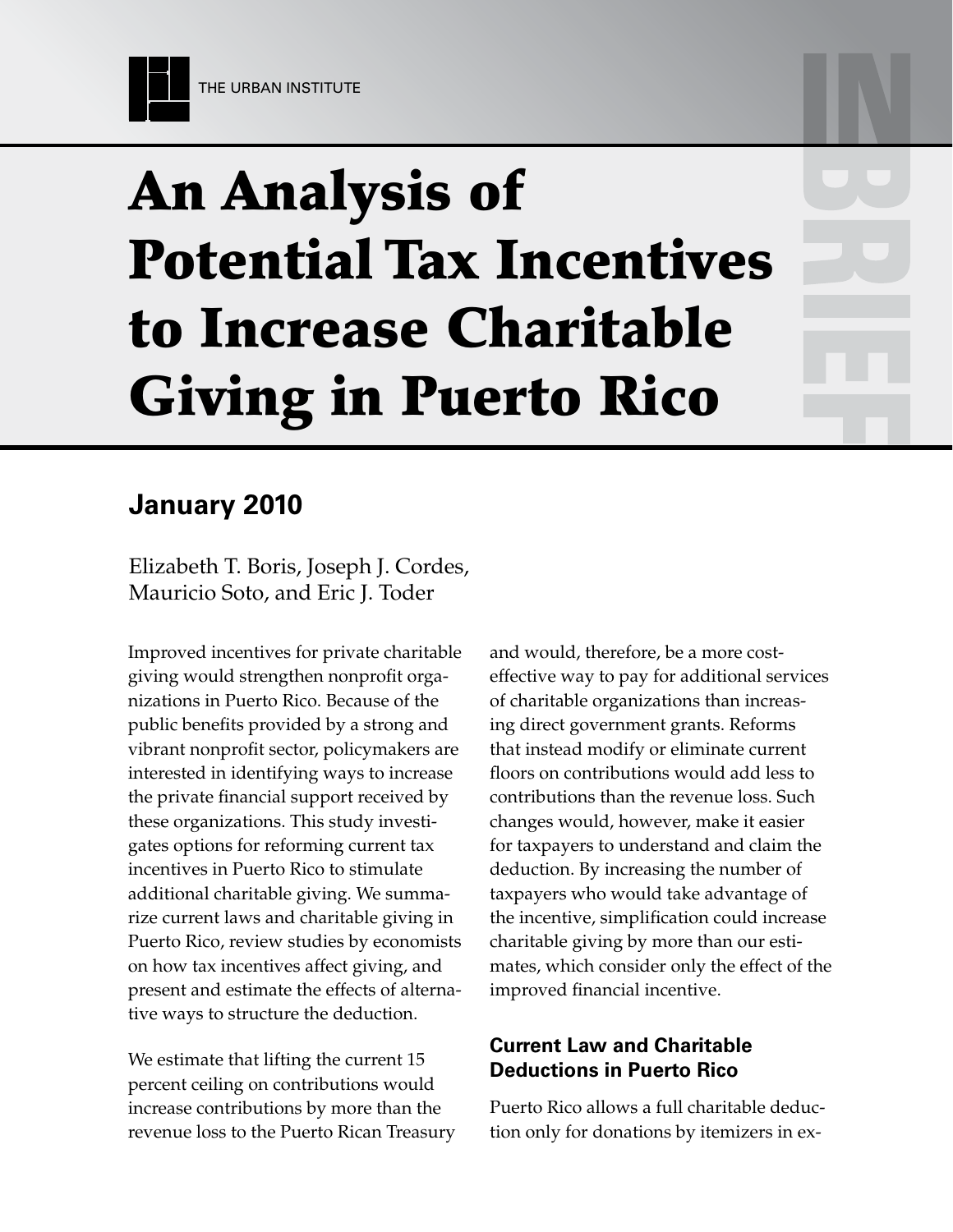The authors are Elizabeth Boris, director, Center on Nonprofits and Philanthropy, Urban Institute; Joseph Cordes, affiliated scholar, Urban Institute, and professor of economics, George Washington University; Mauricio Soto, economist, International Monetary Fund; and Eric Toder, institute fellow, Urban Institute and Urban-Brookings Tax Policy Center.

This Urban Institute report is produced in collaboration with the Center for the New Economy, Puerto Rico. Funders include Fundación Flamboyan, Kinesis, and Jaime Marti.

The Urban Institute is a nonprofit, nonpartisan policy research and educational organization that examines the social, economic, and governance problems facing the nation. The views expressed are those of the authors and should not be attributed to the Urban Institute, its trustees, or its funders.

# *Acknowledgments*

We are grateful to Miguel Soto-Class and Sergio Marxauch of the Center for the New Economy for helpful comments and to Jeff Rohaly for simulations from the Urban-Brookings Tax Policy Center microsimulation model.

cess of 3 percent of adjusted gross income (AGI), up to a limit of 15 percent of AGI. As an alternative, itemizers may elect to deduct 33 percent of contributions. Itemizers in Puerto Rico are much less likely than those in the United States to claim charitable deductions, but among those who give, average giving is higher as a share of AGI in Puerto Rico than in the United States.

# *Rationale for a Charitable Deduction*

Supporters of tax incentives to encourage private giving point to several benefits from a large and vibrant nonprofit sector. Many nonprofits provide goods and services that would otherwise be provided by the public sector, or complement publicly provided goods and services in areas such

as health care, education, family support, and support for culture and the arts. Nongovernment organizations that must compete directly for donations from individuals may be more efficient and responsive than organizations that rely wholly on public funds and provide a different mix of services than publicly funded organizations, reflecting the preferences of donors.

The government can encourage nonprofit organizations with tax incentives or by providing subsidies directly to selected recipients. The concept of *treasury efficiency*  measures the relative cost-effectiveness of funding nonprofits indirectly through tax incentives instead of by direct grants. Treasury efficiency is measured as the ratio of *additional* donations in response to a tax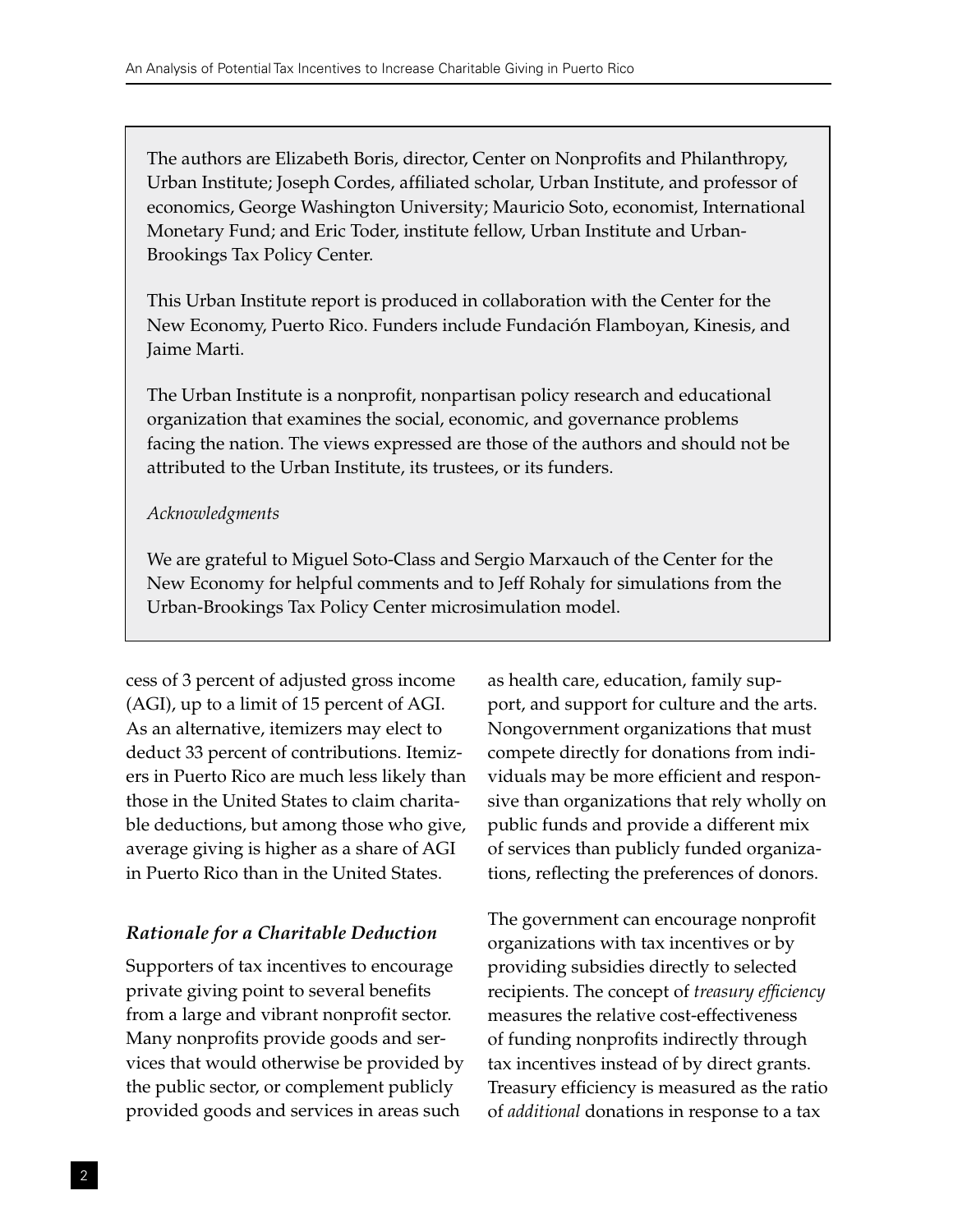incentive to the revenue loss to the government. If this ratio is greater than 1, it costs the government less per dollar transferred to nonprofits to provide a tax incentive than to give the nonprofit organizations direct grants.

## *How Charitable Tax Incentives Work*

Tax incentives work by reducing the cost to taxpayers of making donations to eligible charitable organizations. To illustrate, suppose that a taxpayer is considering donating \$100 to a charity, but there is no financial incentive to do so. In that case, the cost of the \$100 charitable gift is \$100. Now suppose that this taxpayer is in the 33 percent bracket and is allowed to take a full income tax deduction for the \$100 gift. If she gives \$100 to charity, she is able to reduce her taxable income by the amount of the gift (\$100), resulting in a tax saving to her of \$33. The net effect is that the actual cost of giving \$100 is \$67. If one assumes that the taxpayer gets satisfaction from transferring money to a charity just as she gets satisfaction from buying consumption goods for her own use, the drop in the price of transferring a dollar to a charity to 67 cents should increase the amount she chooses to give to charities.

The fiscal effects of a financial incentive for charitable giving depend on how responsive people are to a price discount for giving. Consider the example above, in which the person is willing to give \$100 to charity without any financial incentive but is now allowed a deduction for the \$100 gift at a 33 percent tax rate. If the deduction leaves the person's giving unchanged

at \$100, the government would effectively pick up \$33 of the \$100 gift (through the tax deduction), and the person's cost of giving (or "spending" on gifts) would be \$67. But the deductions leave the amount charity would receive unchanged at \$100. In this example, the tax deduction raises the giver's after-tax income available for other uses (consumption of other goods or saving) but leaves charitable contributions unchanged. Suppose, instead, that the 33 percent drop in the cost of giving causes the taxpayer to increase her gift to \$120. The cost to the treasury in terms of forgone tax revenue would be just under \$40 (e.g., 0.33 X \$120, or \$39.60), while the gift would increase by \$20. The taxpayer would spend \$20 of her almost \$40 tax benefit on increasing giving and would have the remainder left over for other uses. Finally, suppose the taxpayer increased her giving to \$160. The cost to the treasury would be \$52.80 (0.33 X \$160), which is less than the increase in giving. The taxpayer would be increasing her giving by more than her tax benefit, causing her to "spend" more on giving to charities and less on other uses.

# *Charitable Giving in Puerto Rico*

*Incentives.* Taxpayers will choose to claim a charitable deduction equal to either 33 percent of all giving or 100 percent of giving in excess of 3 percent of AGI, depending on how much they are giving. Taxpayers who give less than 4.5 percent of AGI are better off deducting 33 percent of all contributions. For example, if a taxpayer with AGI of \$70,000 gives 4 percent of AGI (\$2,800), she may take a deduction of \$924 (33 percent of \$2,800). If instead she chose to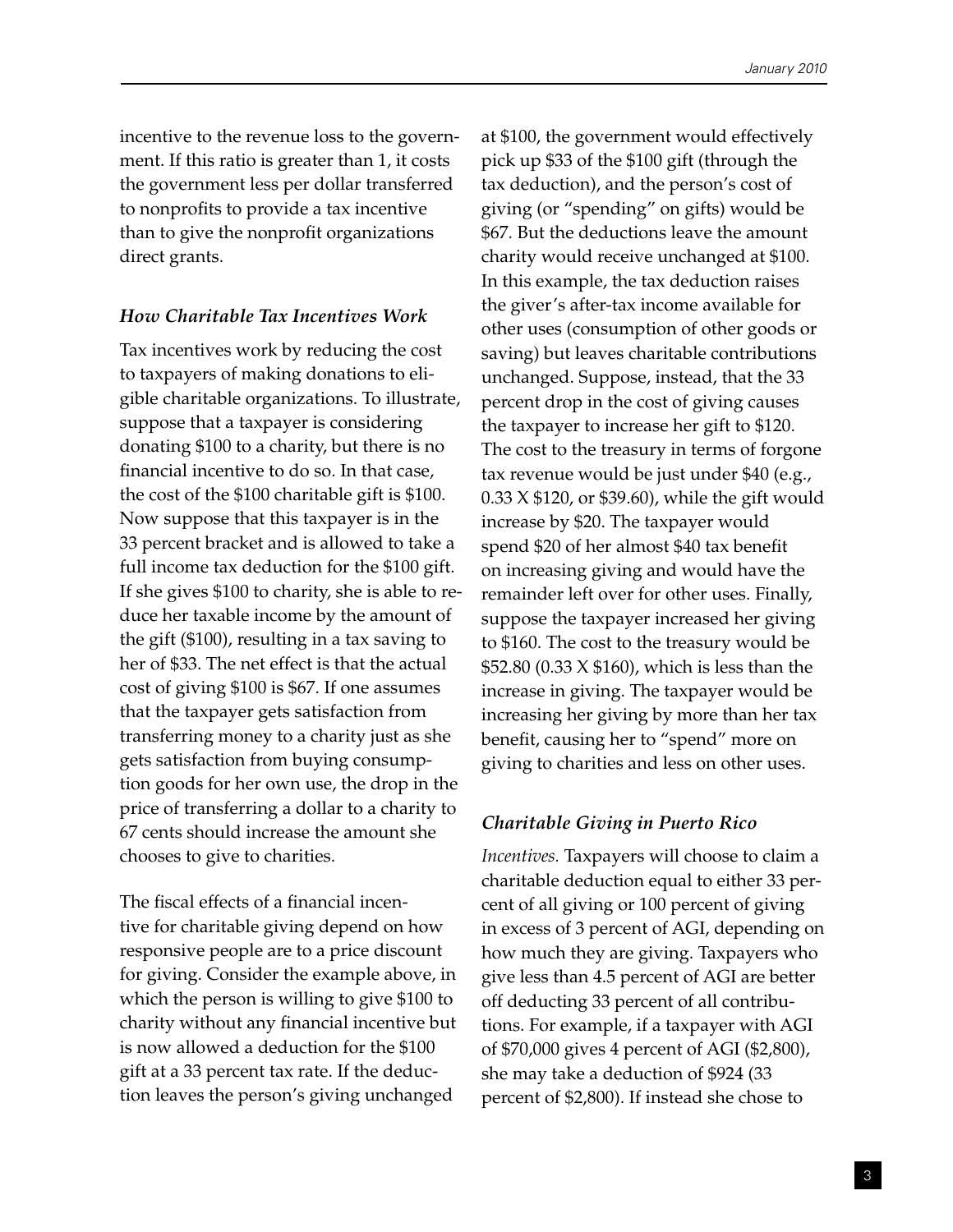deduct 100 percent of contributions above 3 percent of AGI (\$2,100), she could deduct only \$700. In contrast, taxpayers who give more than 4.5 percent of AGI gain more by deducting 100 percent of contributions above 3 percent (table 1).

The price of giving an additional dollar varies according to the taxpayer's marginal tax bracket and how much he or she gives. For taxpayers who give less than 4.5 percent of AGI, the deduction is worth only 33 percent of their marginal tax rate. For example, a taxpayer in the 33 percent bracket gets a tax saving of 11 cents, which means that it costs her 89 cents to give a dollar to charity. For a taxpayer in the lowest bracket (7 percent), the net price of giving a dollar is 98 cents, almost no incentive at all. In contrast, for those in the top tax bracket who give more than 4.5 percent of AGI, the net price of giving a dollar is 67 cents.

#### **Table 1. Structure of the Puerto Rican Charitable Tax Incentive Contributions as percentage of AGI Amount of contribution (AGI = \$70,000) 3% of AGI Tax deduction = 33% of contributions > 3% of AGI Tax deduction = 100% of contributions Most favorable option Value of tax deduction (next \$1 of giving) Tax Bracket 7% 10% 15% 28% 33%** 1.0% \$700 \$2,100 \$231 \$0 33% of contributions \$0.02 \$0.03 \$0.05 \$0.09 \$0.11 1.5% \$1,050 \$2,100 \$347 \$0 33% of contributions \$0.02 \$0.03 \$0.05 \$0.09 \$0.11 2.5% \$1,750 \$2,100 \$578 \$0 33% of contributions \$0.02 \$0.03 \$0.05 \$0.09 \$0.11 3.0% \$2,100 \$2,100 \$693 \$0 33% of contributions \$0.02 \$0.03 \$0.05 \$0.09 \$0.11 3.5% \$2,450 \$2,100 \$809 \$350 33% of contributions \$0.02 \$0.03 \$0.05 \$0.09 \$0.11 4.0% \$2,800 \$2,100 \$924 \$700 33% of contributions \$0.02 \$0.03 \$0.05 \$0.09 \$0.11 4.5% \$3,150 \$2,100 \$1,050 \$1,050 33% of all contributions or 100% of contributions > 3% of AGI \$0.07 \$0.10 \$0.15 \$0.28 \$0.33 4.6% \$3,220 \$2,100 \$1,063 \$1,120 100% of contributions  $> 3\%$  of AGI \$0.07 \$0.10 \$0.15 \$0.28 \$0.33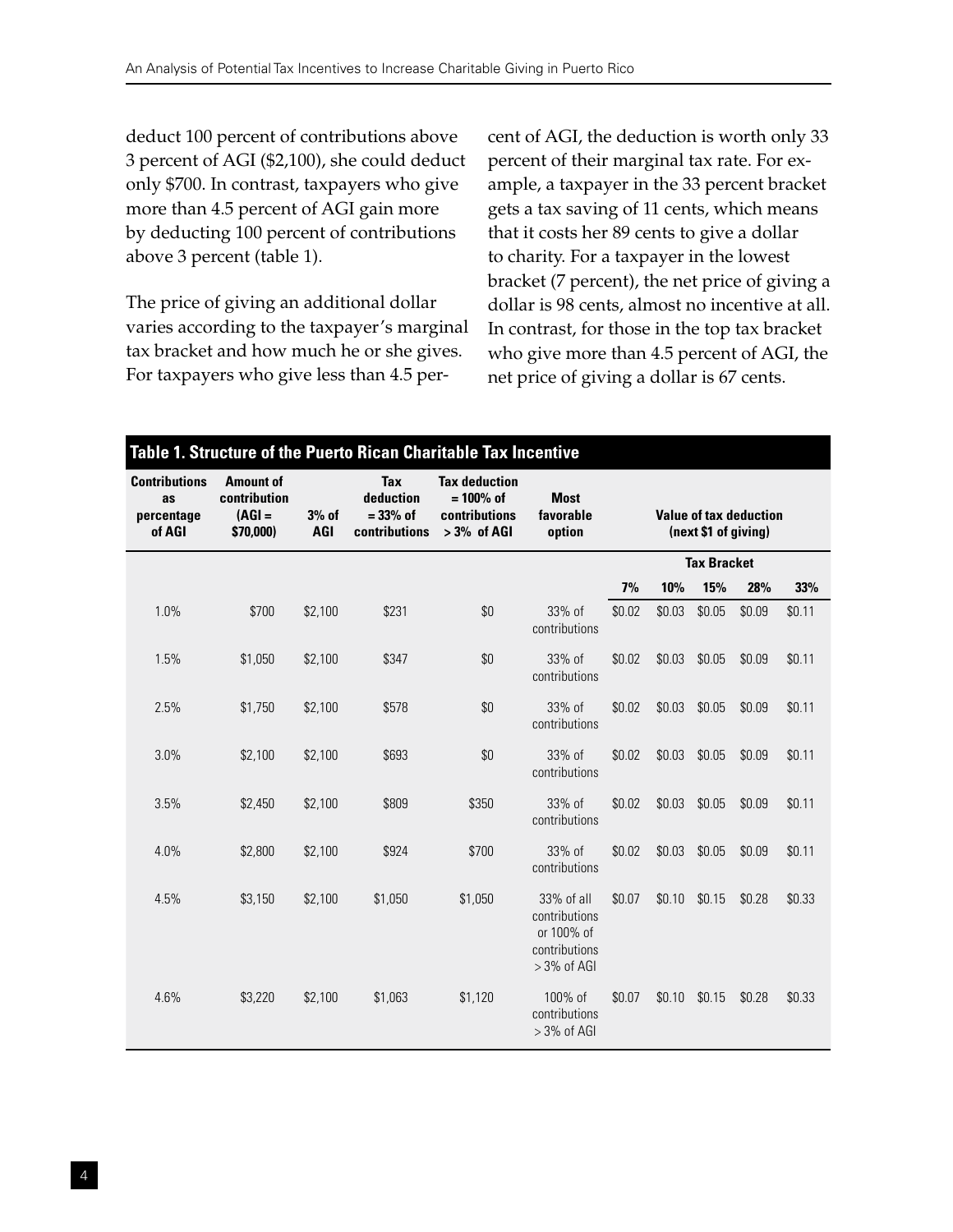The charitable deduction is capped at 15 percent of AGI. This means that Puerto Rican taxpayers who donate more than 15 percent of AGI receive no incentive (price subsidy) for giving more. They do receive a deduction for charitable contributions equal to the difference between the capped amount of 15 percent of AGI and the floor amount of 3 percent of AGI (an amount equal to 15 percent minus 3 percent or 12 percent of AGI). In our example, this is worth 3.96 percent of AGI to a taxpayer in the 33 percent bracket. This "lump sum" tax cut raises the person's after-tax income and may enable him or her to give more, but it does not reduce the price of giving.<sup>1</sup>

*Performance.* Partly as a result of these constrained incentives, the proportion of taxpayers who claim charitable deductions in Puerto Rico is small compared with the United States, although the average deduction for those who contribute is larger. In a recent year, fewer than 1 in 10 Puerto Rican taxpayers who itemized claimed deductions for charitable contributions, compared with almost 9 of 10 itemizing U.S. federal taxpayers. The average amount claimed by Puerto Rican contributors to charity (\$4,500) is, however, slightly higher than the average amount claimed by U.S. contributors (\$4,200), and is a much higher share of overall AGI.2

These figures may reflect the incentives in Puerto Rico, which are very limited for small contributors but more generous for large (though not very large) donors. It is also possible that contributors may time or bunch their contributions from year to

year in response to the contribution floor to maximize their deductions. Representatives of stakeholder groups in Puerto Rico also cite social and cultural factors, including a tendency for people to be very generous in response to emergency appeals but less likely to give on an ongoing basis to established nonprofit organizations. (However, a number of stakeholders who were interviewed for this project noted that Puerto Ricans give regularly to churches.)

# **Estimates of the Effects of Charitable Deductions**

Numerous studies, mostly in the United States, have attempted to estimate the responsiveness of charitable contributions to tax incentives. The key variable used is the price elasticity of contributions; that is, the percentage change in giving in response to a given percentage change in the price. If, for example, a 10 percent reduction in the price of giving increases giving by 15 percent, the price elasticity is equal to –1.5; if it only increases giving by 5 percent, the price elasticity is –0.5. The value of the price elasticity determines whether the subsidy is said to be treasury efficient in the sense that additional giving induced by the incentive exceeds the revenue loss to the treasury. While virtually all research finds a significant response to the price of giving, the results vary regarding whether the subsidy is treasury efficient.

Studies have used a variety of data sources (including administrative and survey data) and methods (including multiple regression analysis and experiments on subjects).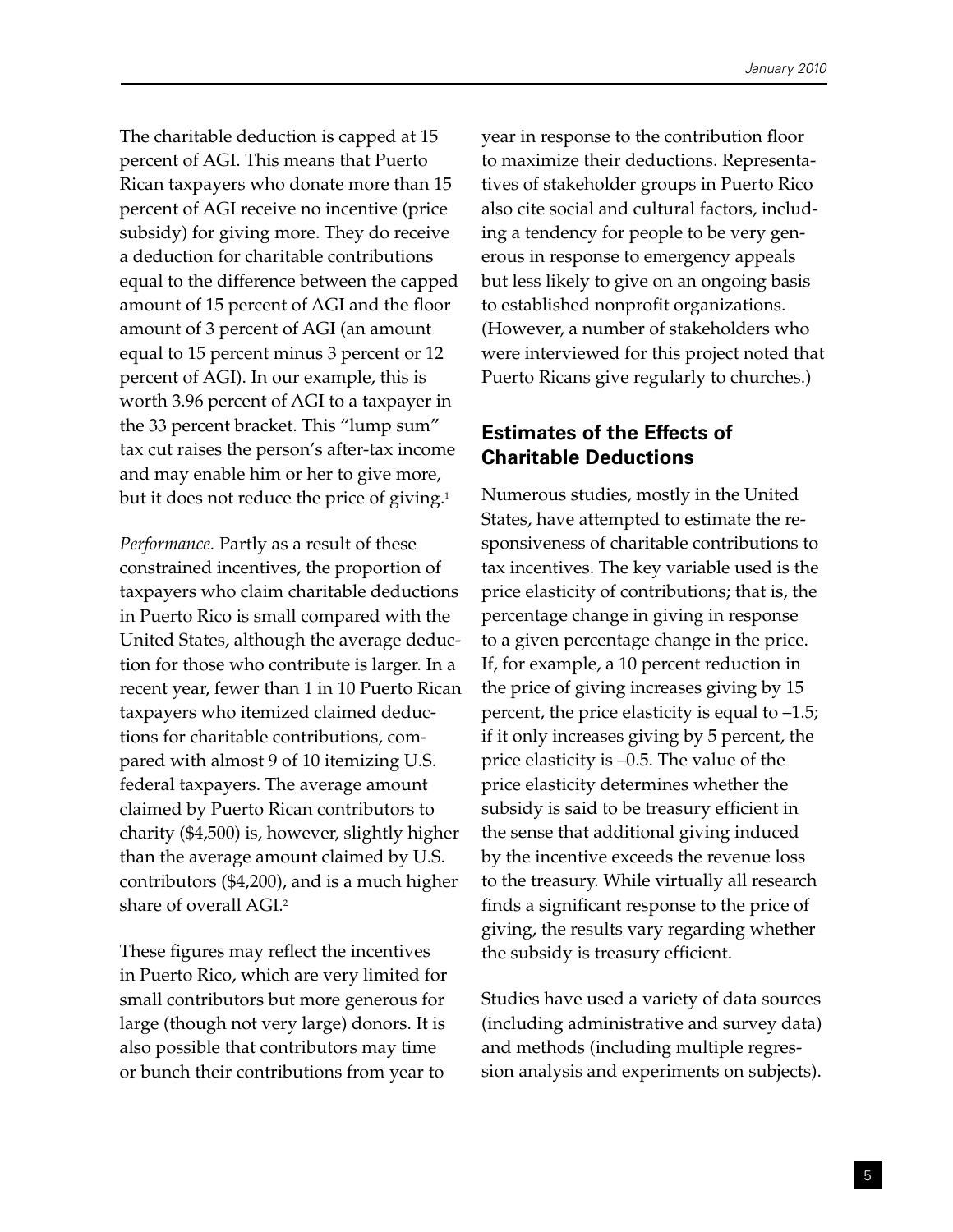Peloza and Steel (2005) summarized the results of studies applying regression analysis to administrative and survey data. The studies examine the statistical relationship between amounts contributed and a set of explanatory variables, including a taxpayer's income and the cost of giving (which is 1 minus the marginal tax rate if an additional dollar contributed is deductible). The studies examine variations in giving among individual taxpayers and over time. The more sophisticated studies make use of panel datasets—data that examine the behavior of the same group of taxpayers over time. This approach enables researchers to separate out permanent effects of incentives from transitory effects of temporarily lower tax rates on the timing of contributions.

The studies that Peloza and Steel summarize reach three main conclusions:

- 1. Contributions are affected by the price of giving; people contribute more (less) when the price of contributing is lower (higher).
- 2. On average, price elasticity estimates from survey data are larger than estimates from administrative data.
- 3. On average, the price elasticity estimates are greater than 1, suggesting that charitable incentives can be treasury efficient (i.e., can increase charitable contributions by as much as or more than they cost the treasury). However, 40 percent of the studies reviewed found an absolute value less than 1.3

In recent years, researchers have also estimated the responsiveness of giving to incentives using laboratory experiments in which subjects are divided into treatment and control groups with different incentives to give to charities. Compared with earlier studies, these experiments usually find lower price responses. Preliminary findings also suggest that the structure of the incentive matters—people are much more responsive to government or private grants that explicitly match a fraction of the amount given than to tax rebates with the same net effect on the price of giving.<sup>4</sup>

Recent research also has found that sensitivity to changes in the cost of giving increases with income. Thus, in our analyses of reform options below, we assume that Puerto Rican taxpayers whose AGI places them in the top 10th of those who itemize have a price elasticity of giving of –1.2, while the remaining 9/10ths of itemizers have a price elasticity of  $-0.80$ . In other words, our simulations assume that a 10 percent cut in the cost of giving would increase contributions by 12 percent among high-income itemizers and by 8 percent among other itemizers. We also assume that the income sensitivity of giving (its income elasticity) is positive and that a 10 percent increase in the taxpayer's after-tax income (through, for example, a deduction that for inframarginal contributions does not reduce taxes for contributions beyond what the taxpayer would have given anyway) would increase contributions by 7 percent. We use these estimates as representative findings from previous research, although a wide range of uncertainly exists regarding the size of these responses.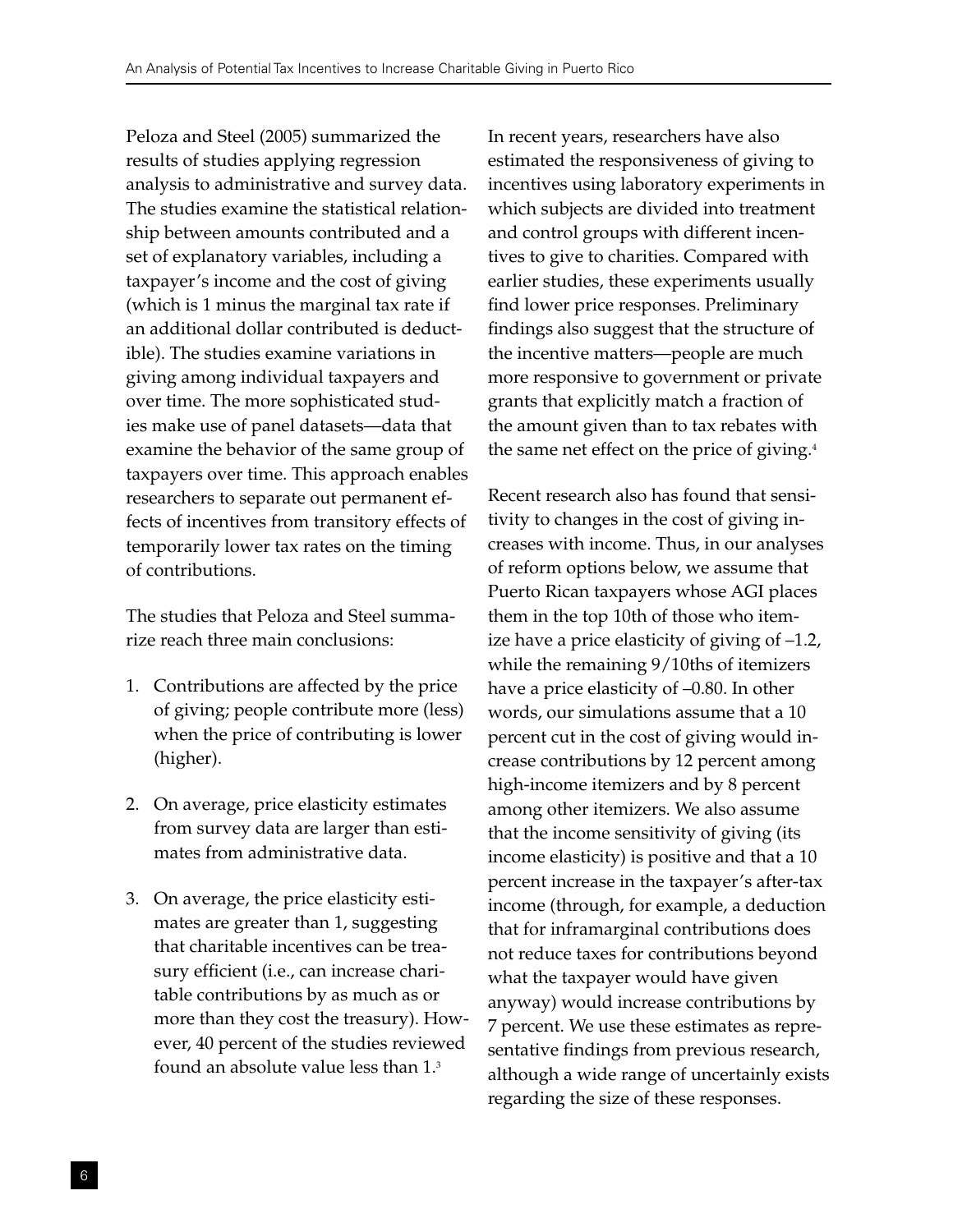# **Options for Reform**

We assess the effect of the current Puerto Rican charitable deduction and analyze four options for reform:

- 1. Raise the 15 percent ceiling on charitable contributions to 50 percent.
- 2. Allow a full deduction for all contributions in excess of 1 percent of AGI, while eliminating the 33 percent partial deduction for contributions less than the 1 percent floor.
- 3. Combine options (1) and (2); that is, reduce the floor, eliminate the partial deduction, and increase the ceiling.
- 4. Allow a full deduction for all contributions up to a ceiling of 50 percent of AGI (U.S. law).

# *Incentive Effects*

Changes in the tax treatment of charitable contributions can affect individual taxpayers in two distinct ways: (1) through changes in the price of giving, and (2) through changes in the income of the giver (Feldstein and Lindsey, 1983). Changes in the price of giving occur when policy changes lower or raise the out-of-pocket cost of giving an additional dollar. For example, changing Puerto Rican tax law to allow a taxpayer in the 33 percent tax bracket who previously had deducted onethird of contributions to deduct 100 percent of contributions would lower the price of giving an additional dollar from 89 cents to 67 cents. To simulate the effect on giving of such a change, we first compute the percentage change in the cost of giving (–24.7 percent), then multiply this amount by the price elasticity of giving (–1.2), which yields an estimate that the lower cost of giving would increase contributions by 29.6 percent (24.7 X 1.2). This percentage is then applied to the total amount of giving to estimate the increased giving we would expect to result from a drop in its cost.

Other changes in current law would either eliminate or modify floors and ceilings. Such changes affect not only the price of giving, but also the taxpayer's after-tax income. For example, the effect of allowing taxpayers to deduct 100 percent of contributions in excess of 3 percent of AGI is financially equivalent to an incentive that (a) reduces the cost of giving a dollar for all contributions but then (b) claws back deductions up to (tax increase to the treasury) the first 3 percent of AGI. We treat the lump-sum claw-back as a reduction in after-tax income and estimate the impact this would have on giving in two steps. First, we estimate the percentage change (reduction) in the taxpayer's aftertax income owing to the claw-back, then we multiply this percentage by the income elasticity of giving.

The options we consider would have the following incentive effects:

• *Current Puerto Rican law* relative to the absence of a deduction reduces the price of giving by only  $(1-(1/3 X MTR))$ for taxpayers who contribute less than 4.5 percent of AGI (where MTR is the taxpayer's marginal tax rate, or tax bracket). For taxpayers who give more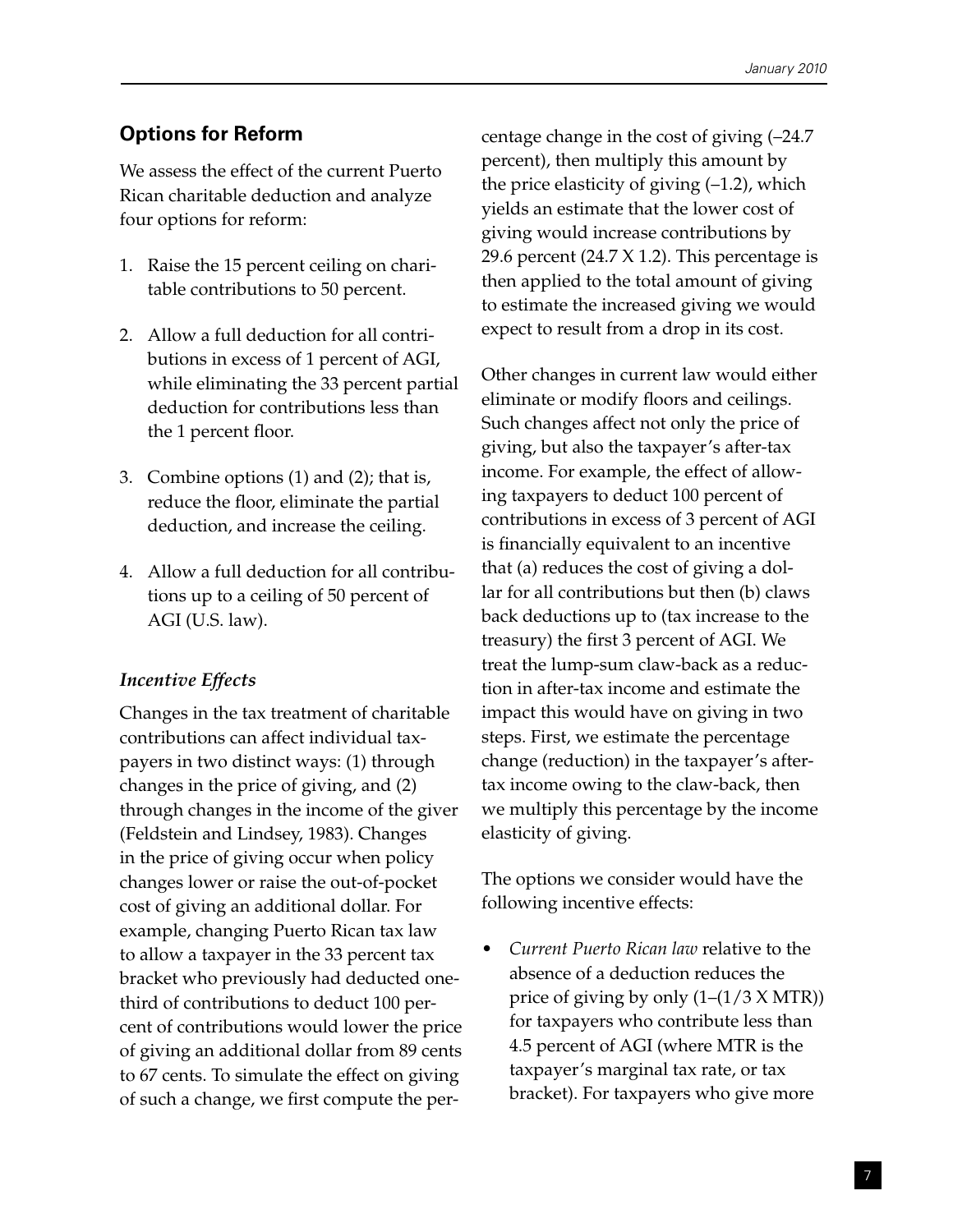# **Simulating the Effect on Giving of a Contribution Floor**

Consider a taxpayer with \$100,000 of pretax income and \$80,000 of after-tax income who is in the 33 percent bracket and who would give \$5,000 with no tax deduction. Under current Puerto Rican law, her contribution of \$5,000 is more than 4.5 percent of AGI, so she gets a tax deduction equal to \$2,000 (\$5,000 minus the \$3,000 floor), which is worth \$660 at a 33 percent tax rate.

The charitable deduction affects her giving in two ways. First, the deduction reduces the cost of giving from a dollar to 67 cents, which reduces the cost of giving an additional dollar by 33 percent. Applying the price elasticity of –1.2 to the decline in price of 33 percent increases her contributions by \$1,980 (0.33 X 1.2 X \$5,000). But because of the 3 percent contribution floor, she also faces a lump sum tax from the loss of deductions on the first \$3,000 of contributions. This tax equals \$990 (0.33 X 0.03 X \$100,000) and reduces her after-tax income by 1.24 percent (\$990/\$80,000). These changes are economically equivalent to changing the income of the taxpayer. Thus, applying the income elasticity of 0.7, the drop in after-tax income reduces her contributions by \$43 (0.0124 X 0.7 X \$5,000). On balance, the charitable deduction raises her contribution by \$1,937 to \$6,937 (\$1,980 minus \$43). The giver's total deduction in this example would be \$3,937, and the revenue cost to the treasury would be \$1,299.

than 4.5 percent of AGI, it reduces the price of giving to (1–MTR), but the 3 percent floor imposes a lump sum tax equal to (MTR X 0.03 X AGI). For taxpayers who give more than 15 percent of AGI, the price of giving remains at \$1 (no price subsidy), but these taxpayers receive a lump sum subsidy equal to  $(0.12 \times MTR \times AGI)$ , where (0.12 X AGI) is the difference between the floor  $(0.03 \text{ X AGI})$  and the ceiling (0.15 X AGI).

*Lifting the 15 percent cap converts the* lump sum subsidy to a price subsidy, combined with a lump sum tax equal to (MTR X 0.03 X AGI) for taxpayers who

give more than 15 percent of AGI. This substantially increases their contributions, while the government loses additional revenue only on the additional contributions above 15 percent of AGI.

**Reducing the floor to 1 percent and elimi***nating the one-third deduction* reduces the price of giving to (1–MTR) from  $(1-1/3 X MTR)$  for taxpayers who currently give between 1 and 4.5 percent of AGI, providing these relatively small givers with bigger incentives to contribute more. However, these taxpayers will face a small lump sum tax from the new floor they are subject to (MTR X 0.01 X AGI). For taxpayers who cur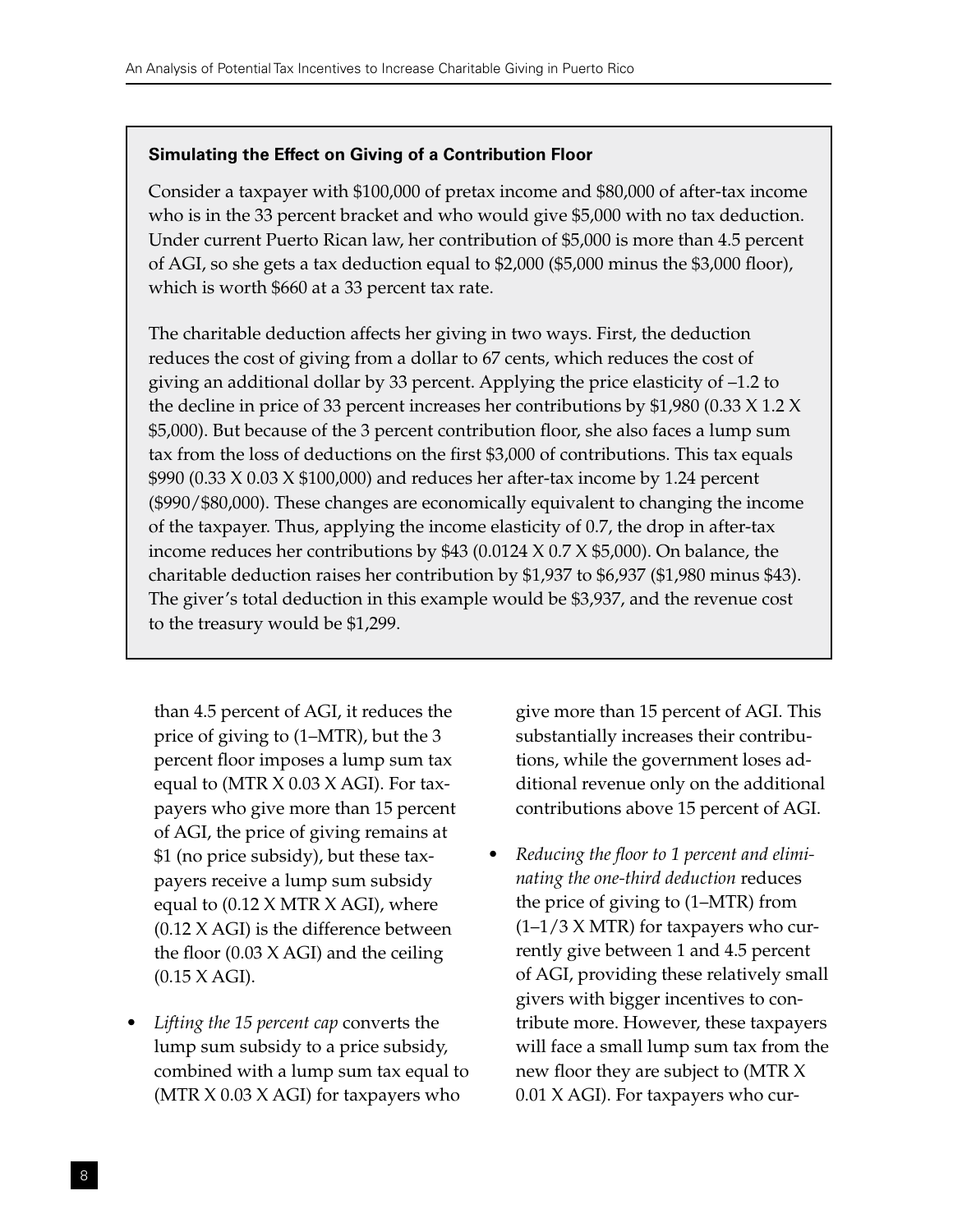rently give between 4.5 and 15 percent of AGI, lowering the floor from 3 to 1 percent reduces the lump sum tax by (MTR  $X$  0.02  $X$  AGI) but leaves their price of giving unchanged. For taxpayers who give less than 1 percent of AGI, this option raises the price of giving slightly by eliminating the small price subsidy they currently receive  $(1/3 X)$ MTR). Finally, reducing the floor to 1 percent provides a small lump sum benefit (MTR X 0.02 X AGI) to taxpayers who now contribute more than 15 percent of AGI.

• *Allowing a full deduction up to a ceiling of 50 percent of AGI (U.S. law)* converts the deduction into a pure price subsidy with no lump sum taxes or subsidies for anyone giving less than 50 percent of AGI. Compared with current Puerto Rican law, it reduces the price of giving for those who contribute less than 4.5 percent of AGI or between 15 and 50 percent of AGI, eliminates the lump sum tax on those who give between 4.5 and 15 percent of AGI, and eliminates the lump sum subsidy for those who give between 15 and 50 percent of AGI. Compared with current law, this increases the incentive to give for all taxpayers, with the largest increased incentive for those who currently contribute less than 4.5 percent or more than 15 percent of AGI.

# *Estimated Effects on Charitable Giving and Tax Revenue*

We simulated the effects of these options on charitable giving and revenue to the

Puerto Rican Treasury using a spreadsheet model of taxpayers grouped by AGI. Ideally, we would use taxpayer data at the micro or individual level, which would reflect the diversity of taxpayer behavior within income groups; however, because the available data are aggregated by income group, we treat each AGI group as a single representative taxpayer and examine how that representative taxpayer would respond to the different charitable giving provisions. Where we need additional data on within-group distributions of taxpayer behavior (such as the distribution within each AGI group of taxpayers with different contributions as a percentage of AGI), we impute data to the Puerto Rican spreadsheet model from the Urban-Brookings Tax Policy Center microsimulation model for U.S. individual income tax returns (Rohaly, Carasso, and Saleem 2005).

The simulations are based on contribution data aggregated by income class for 2007 and provided to us by Hacienda. Thus, the results are best interpreted as an attempt to gauge the effect of different policies had they been in effect in 2007. Because of the subsequent economic recession, baseline contributions under current law could be lower in both the present and the future.

We estimate that the current Puerto Rican deduction increases contributions by approximately \$15 million (relative to the 2007 baseline) at a roughly equal cost to Hacienda of \$15.2 million. Raising the ceiling on deductions would cost an additional \$5.3 million but would raise contributions by \$7.0 million—an increase of over \$1.30 in giving for each dollar of revenue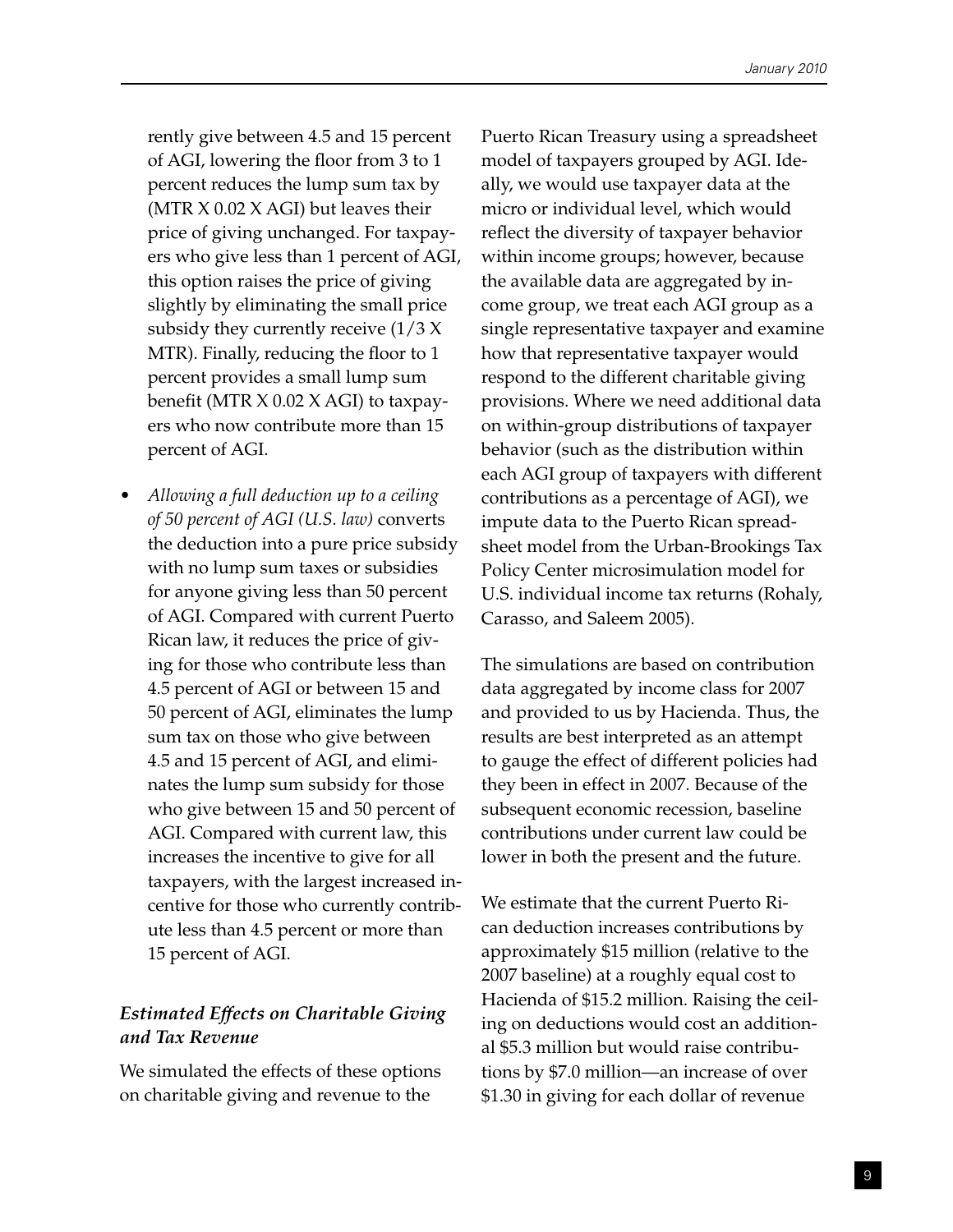sacrificed. Raising the ceiling is relatively efficient, because it provides an incentive for very large donors to give more, while current law gives large donors a significant rebate for gifts up to 15 percent of AGI but no incentive to give more. In contrast, lowering the floor to 1 percent and retaining the 15 percent ceiling costs more (\$6.4 million) than the increase in giving (\$5.3 million), because it provides rebates for contributions between 1 and 3 percent of AGI by people who are already giving more than the 3 percent floor.

Among the options, shifting to a U.S.-style unlimited deduction has the largest impact on contributions (\$13.4 million of additional giving) but also the largest revenue cost (\$12.1 million). It would improve the

efficiency of the subsidy, but efficiency differences among the options are not large and the revenue loss would increase. Still, Puerto Rico might want to fund a moderate expansion of its charitable sector. Moreover, simplifying the calculation of deductions, removing the floors and partial deduction, and raising the ceiling might induce more participation and thereby provide even larger net benefits than these calculations suggest.

In addition to changing the incentive structure of the deduction, the government might make other changes in the charitable provisions. Many stakeholders in Puerto Rico expressed the view that it would be desirable to link any expansion of the deduction to measures to improve the

| <b>Options</b>                                                                           | <b>Charitable Giving</b><br>\$(Millions) | <b>Revenue Cost</b><br>\$(Millions) |
|------------------------------------------------------------------------------------------|------------------------------------------|-------------------------------------|
| <b>No Deduction</b>                                                                      | 88.3                                     | --                                  |
| <b>Current Puerto Rican law</b>                                                          | 103.4                                    | $-15.2$                             |
| Change in Giving and Revenue Compared with No Deduction                                  | $+5.1$                                   | 15.2                                |
| <b>Lift the Deduction Ceiling</b>                                                        | 110.4                                    | $-20.5$                             |
| Change in Giving and Revenue Compared with Current Law                                   | $+7.0$                                   | 5.3                                 |
| Deduction for 100 percent of contributions > 1 percent of AGI up<br>to 15 percent of AGI | 108.7                                    | $-21.6$                             |
| Change in Giving and Revenue Compared with Current Law                                   | $+5.3$                                   | $-6.4$                              |
| Deduction of 100 percent of contributions in excess of 1<br>percent of AGI               | 115.8                                    | $-25.8$                             |
| Change in Giving and Revenue Compared with Current Law                                   | $+12.3$                                  | $-10.6$                             |
| <b>Adopt a U.S.-Style Charitable Contribution</b>                                        | 116.8                                    | $-27.3$                             |
| Change in Giving and Revenue Compared with Current Law                                   | $+ $13.4$                                | $-12.1$                             |

## **Table 2. Effects of Options—Summary**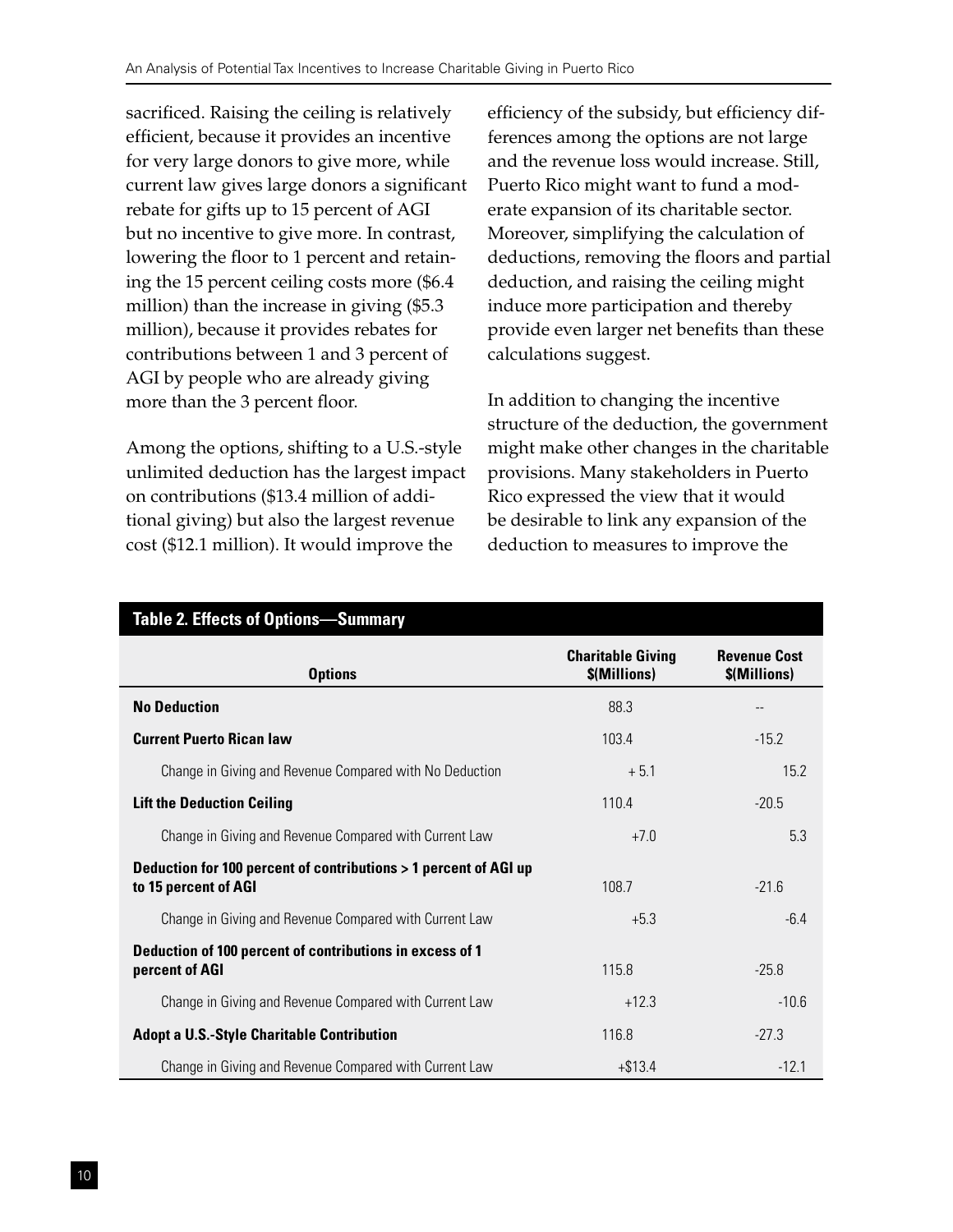accountability of nonprofit organizations in Puerto Rico. One option is to require organizations to register with the IRS as  $501(c)(3)$  organizations as a condition of receiving either any deductible contributions or the enhanced deductions advanced in these options. This could be an important first step toward greater transparency and accountability, and could help ensure that the revenue lost as a result of enacting these options would go to pay for the activities the subsidy intends to promote.

# **Conclusions**

Nonprofit organizations provide public benefits to society and have some advantages over government agencies when it comes to supplying these services. Puerto Rico is seeking to strengthen the nonprofit sector while at the same time restraining budgetary costs. Tax incentives for private giving may be an efficient way to stimulate nonprofit activity, which can help relieve some of the public sector burden of providing social services.5

On the basis of our assessment of the economic literature on how people respond to incentives for giving, we estimate that lifting the ceiling on contributions could increase contributions by more than the revenue loss to the Puerto Rican Treasury and, therefore, would be a cost-effective way to pay for additional services from these organizations, compared with direct grants. Reforms that modify or eliminate floors on contributions would add less to giving than the revenue loss, but they would simplify tax filing and could increase the very low current participation

in charitable giving in Puerto Rico by more than our estimates suggest. Any expansion of the charitable deduction, however, should be accompanied by measures to improve the accountability of nonprofit organizations in Puerto Rico.

# **Notes**

- 1. Given the current high rate of unemployment in Puerto Rico (15.6 percent in October 2009), a secondary effect of providing enhanced charitable deductions would be to provide a tax cut. If such a tax cut were not offset by other tax increases or public spending cuts, it would raise total spending in the economy. This higher spending could produce multiplier effects when sellers re-spend their increased incomes on goods and services in the Puerto Rican economy, further raising Puerto Rican employment and incomes by amounts comparable to those of income tax cuts of a similar magnitude.
- 2. In both the United States and Puerto Rico, only itemizers may claim charitable deductions on their individual income tax returns.
- 3. These studies are described in more detail in Boris et al. (2009).
- 4. A 25 percent matching grant is equivalent to a 20 percent deduction; in each case, every \$80 spent by the taxpayer transfers \$100 to the charity. But research shows that people are more responsive if they are told that their \$80 contribution will be supplemented with